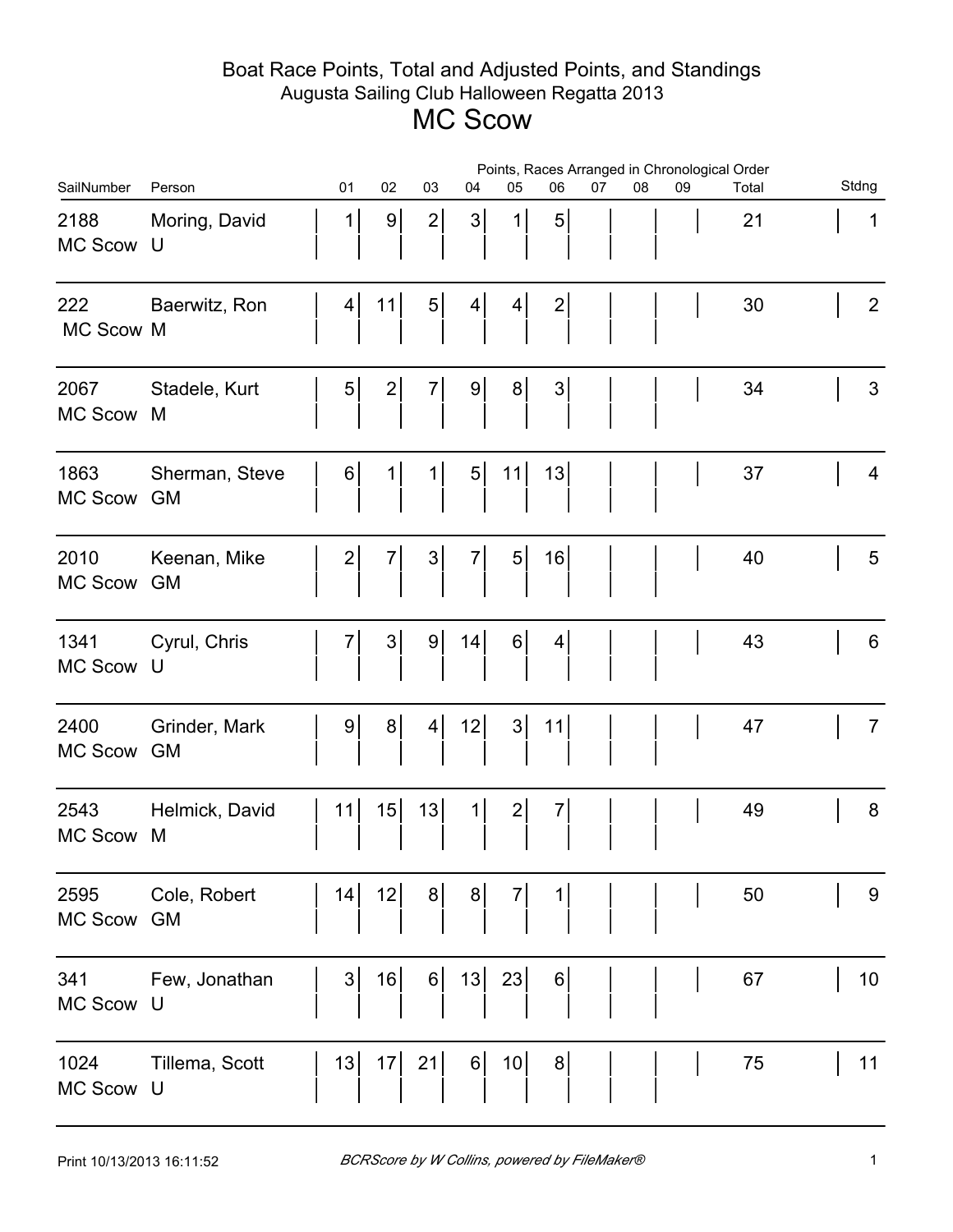## Boat Race Points, Total and Adjusted Points, and Standings Augusta Sailing Club Halloween Regatta 2013 MC Scow

|                        |                                    | Points, Races Arranged in Chronological Order |    |                 |    |                |                  |    |    |    |       |       |
|------------------------|------------------------------------|-----------------------------------------------|----|-----------------|----|----------------|------------------|----|----|----|-------|-------|
| SailNumber             | Person                             | 01                                            | 02 | 03              | 04 | 05             | 06               | 07 | 08 | 09 | Total | Stdng |
| 2047<br><b>MC Scow</b> | Pontious, Frank<br>МM              | 12                                            | 22 | 10 <sup>1</sup> | 2  | 20             | 15               |    |    |    | 81    | 12    |
| 2331<br>MC Scow U      | Eaton, Craig                       | 18                                            |    | 13  17          | 15 | 9 <sub>l</sub> | 10               |    |    |    | 82    | 13    |
| 2046<br>MC Scow        | Landers, Josh<br>U                 | 10 <sup>1</sup>                               | 10 | 14              | 19 | 12             | 18               |    |    |    | 83    | 14    |
| 2867<br>MC Scow        | Walsack Larkin,<br>U <sub>50</sub> |                                               | 8  | $5$ 23          | 22 | 15             | 12               |    |    |    | 85    | 15    |
| 9<br>MC Scow           | Bordes, Jean-<br>U                 | 15                                            | 4  | 15              | 10 | 13             | 28<br><b>DNS</b> |    |    |    | 85    | 16    |
| 2460<br><b>MC Scow</b> | Miller, Bob<br>МM                  | 17                                            | 6  | 16              | 18 | 21             | $\overline{9}$   |    |    |    | 87    | 17    |
| 1702<br><b>MC Scow</b> | Stamper, monte<br>M                | 16                                            | 14 | 19              | 16 | 16             | 17               |    |    |    | 98    | 18    |
| 2557<br>MC Scow        | Brooks, Chris<br>M                 | 21                                            | 18 | 11              | 11 | 14             | 28<br><b>DNS</b> |    |    |    | 103   | 19    |
| 2157<br><b>MC Scow</b> | Buckley, lan<br>M                  | 19                                            | 20 | 20              | 21 | 25             | 14               |    |    |    | 119   | 20    |
| 1962<br><b>MC Scow</b> | Cathey, Russell<br>M               | 23                                            | 19 | 22              | 20 | 19             | 20               |    |    |    | 123   | 21    |
| 2487<br>MC scow        | Klein, Barry<br>U                  | 22                                            | 24 | 18              | 24 | 24             | 19               |    |    |    | 131   | 22    |